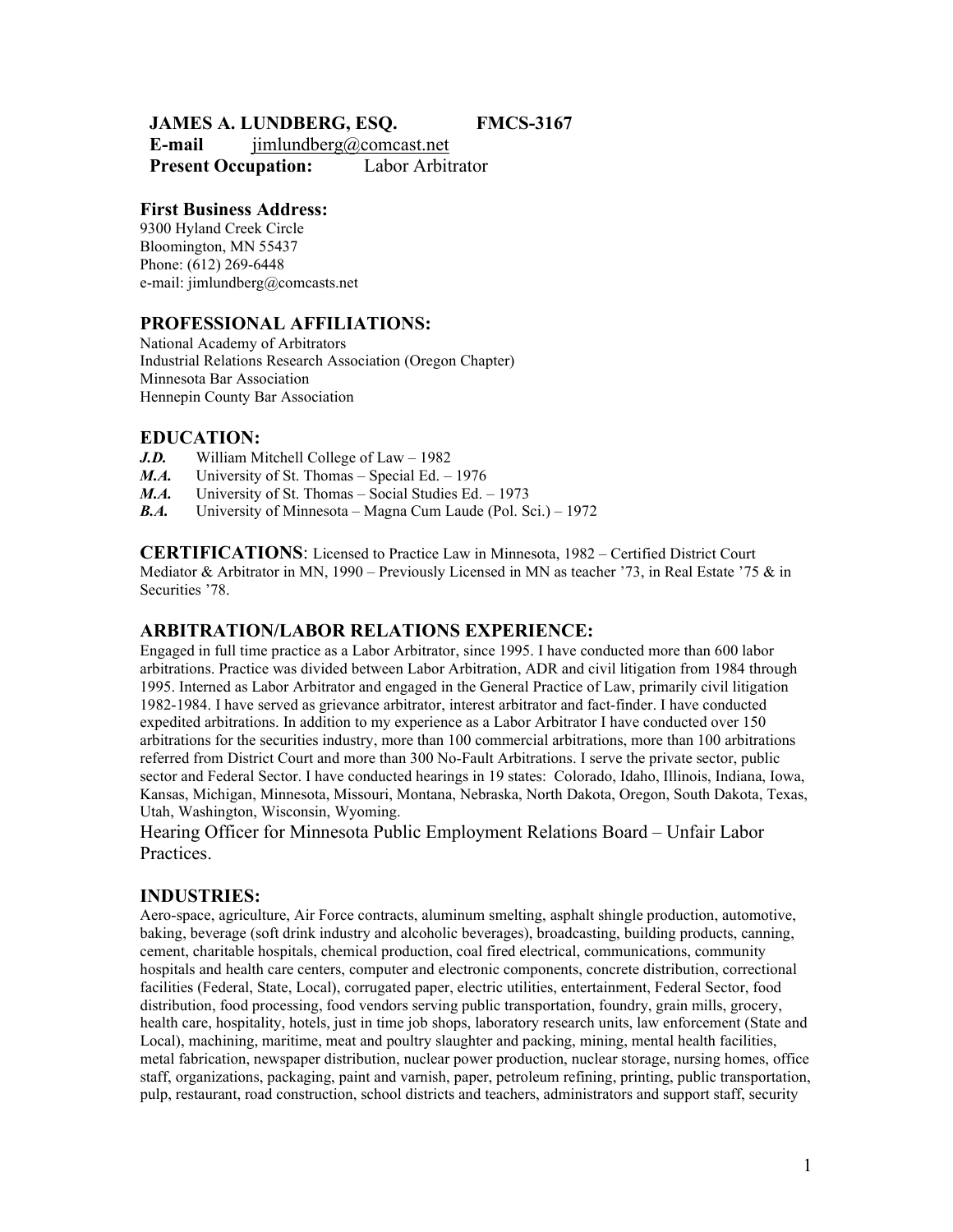services, state and local government, stud production, transportation lines, trucking, upholstering, vending, weather service, wood particulate.

### **ISSUES:**

Absenteeism, ADA issues, alcohol and drug testing, alter-ego corporation, arbitrability, assignments, bargaining unit work, bumping, conduct off duty, contracting out, demotion, discipline (non-discharge), discipline (discharge), discrimination (age, disability, national origin, race, sex), fringe benefits (FMLA issues, funeral leave, holidays, insurance, leave of absence, vacation), health and hospitalization, job performance, job posting and bidding, jurisdiction, language interpretation, layoff, lockouts, managements rights, official time, past practice, pension, promotion, reappointment, recall, safety and health, schedules, seniority, sexual harassment, slow downs, strikes, subcontracting, tenure, theft, union security, violence and threats of violence , wages (compensatory time off, cost of living, holiday pay, incentive pay, merit pay, out of classification, overtime pay, severance, vacation pay), workhouse, working conditions, work orders.

# **PERMANENT PANELS:**

Hormel and UFCW – Austin, MN Plant Minneapolis, MN Police Department and Minneapolis Police Federation City of Minneapolis and all unions Alaska Railroad and UTP U.S. Customs and Border Protection and National Treasury Employees Union State of Oregon and SEIU Local 503, OPEU and State of Oregon – Human Services and SEIU State of Minnesota and MAPE – State of Minnesota and Middle Management Employees U.S. Postal Service R-399 Regional with NPMHU and APWU TSA and AFGE FAA and NATCA (PAR)

#### **ARBITRATION ROSTERS**:

FMCS Region #3 – Minneapolis, MN FMCS Region #1 – Seattle, WA Minnesota BMS

# *Wisconsin WERC*

Iowa PERB Oregon ERB Washington PERC Kansas Public Employment Roster Montana Public Employment Roster

#### **PUBLISHED CASES:**

96-2 ARB 6357, 104 LA 289, 104 LA 281, 105 LA 1152, 11 LA 94

**PER DIEM** *FEE: \$1,750.00 The per diem fee of \$1,200.00 (for up to 8 hours) is charged for grievance arbitration, interest arbitration and fact finding hearings, research and study, review of record, deliberations and drafting.*

#### *CANCELLATION: \$1,750.00 for each canceled/continued hearing date. Cancellation Fee of \$1,750.00 is charged for each hearing day canceled. Out of pocket expenses, including non refundable airfare or re-booking fees are also charged.*

*EXPENSES: are billed for the cost of reasonable expenses, including airfare, rental car, food and lodging. Actual cost of copying, phone, clerical assistance and secretarial assistance. Automobile mileage is charged at applicable IRS expenses rate. Travel time: at \$1,750.00 per day for up to 8 hours*.